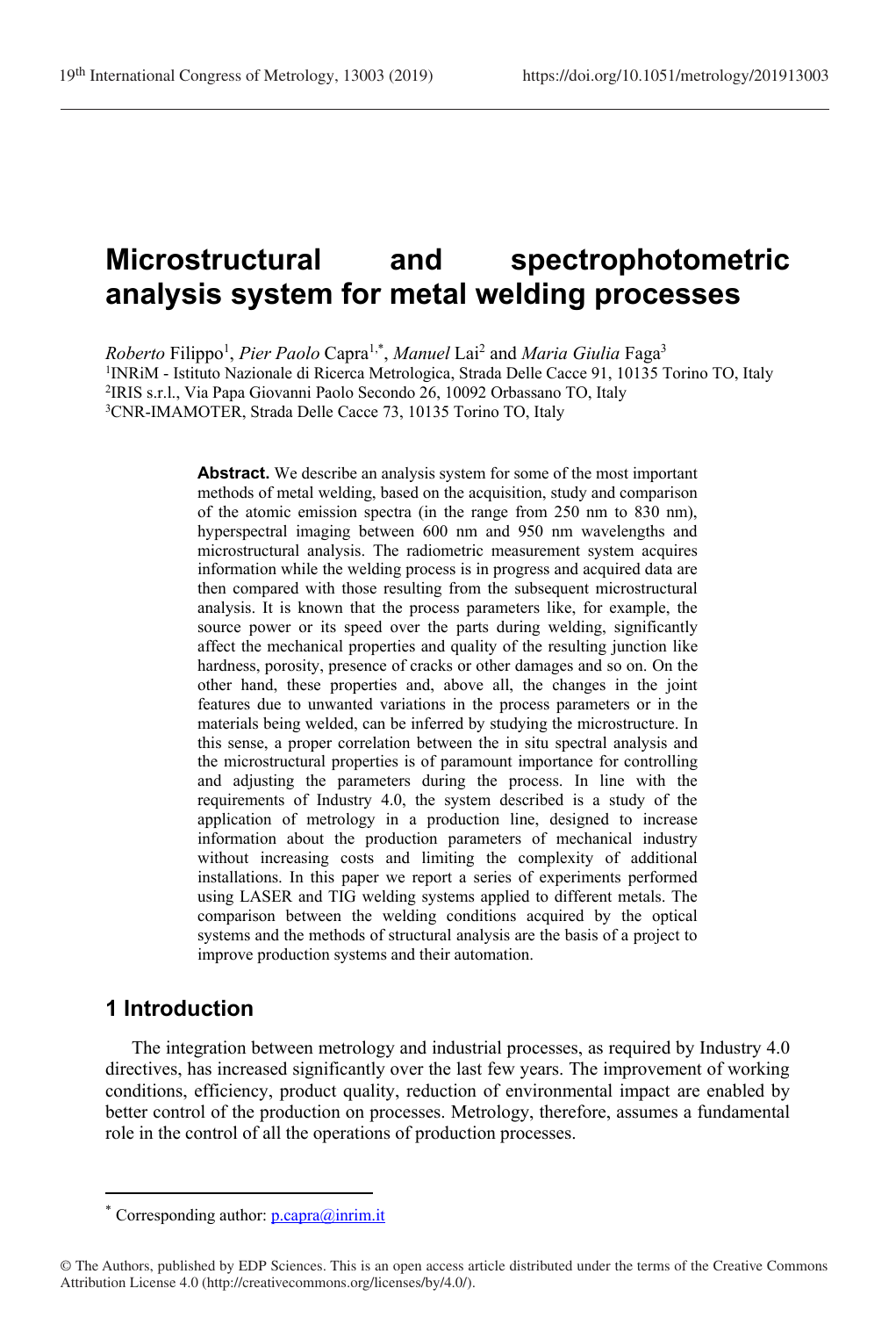One of the most widespread processes in industrial production consists in metal welding. Used in small productions as well as in large-scale productions, the welding process allows objects of considerable complexity to be quickly and cost-effectively produced with great precision. The welding processes, in addition to the consolidated quality control methods of the mechanical products obtained, offer further possibilities. As a matter of fact, a common denominator among all the welding methods used for metals is the emission of a considerable radiation originated by phenomena of excitation and relaxation of the atomic species present in the fusion bath.

In other words, the heating system used for melting and welding the metals constitutes a thermal source that is efficient enough to allow the chemical analysis of the resulting atomic emission spectra of the molten material [1, 2]. The optimal conditions of welding are determined by several factors, many of which are directly or indirectly controllable by the regulation and control equipment. Traditionally, welding stations do not have on-line process analysis capabilities, so the result of the welding process becomes apparent only afterwards.

The following sections describe a complex system for the analysis of the most important methods of metal welding, based on the study and comparison of the atomic emission spectra (in the range between 250 nm and 830 nm), microstructural analysis, and analysis of sequences of images acquired through a hyperspectral camera, operating in 600-950 nm range. The whole optical acquisition system has the possibility to acquire real time information during the welding process and the acquired information are compared with microstructural analyses performed later on.

The process parameters significantly affect the properties of the welded parts, whose features can be inferred by studying the microstructure. Indeed, it is known as the change in power source and process speed determine changes in the microstructural characteristics, which, in turn, influence important mechanical features of the joint. In this sense, a proper correlation between the in situ spectral analysis and the microstructural properties is of paramount importance for controlling and adjusting the parameters during the process.

# **2 Experiment setup**

#### **2.1 Welding system and radiometric acquisition system equipment**

The welding test are performed using two different methods, e.g. Tungsten Inert Gas (TIG) and LASER. The laser source is a solid state one, which allows higher efficiencies than the traditional CO<sup>2</sup> systems, and is mounted on a robotic arm that acts automatically. All welding experiments take place in a big closed metal safety box to prevent operators from approaching during robot movements and welding operations.

The radiometric sensors are held in place by a simple mechanical arm near the sample holder. The weld seams that are made have a maximum extension of about 10 cm, so that they are always within the field of view of the optical sensor and the hyperspectral images show the details of interest with proper resolution. Fig. 1 shows the complete welding system with the optical acquisition head and the camera.

Out of the view of Fig. 1, and outside the safety welding box, a NANO-ULT3-KIT01 computer controls the optical systems for acquiring video sequences and UV-VIS spectra.

During the welding operations the spectrophotometer MAS-40 and the hyperspectral camera MQ022HG-IM-SM5X5-NIR acquire images and spectra related to the welding area. The spectra acquired by the spectrophotometer allow the qualitative analysis of the species present in the weld pool.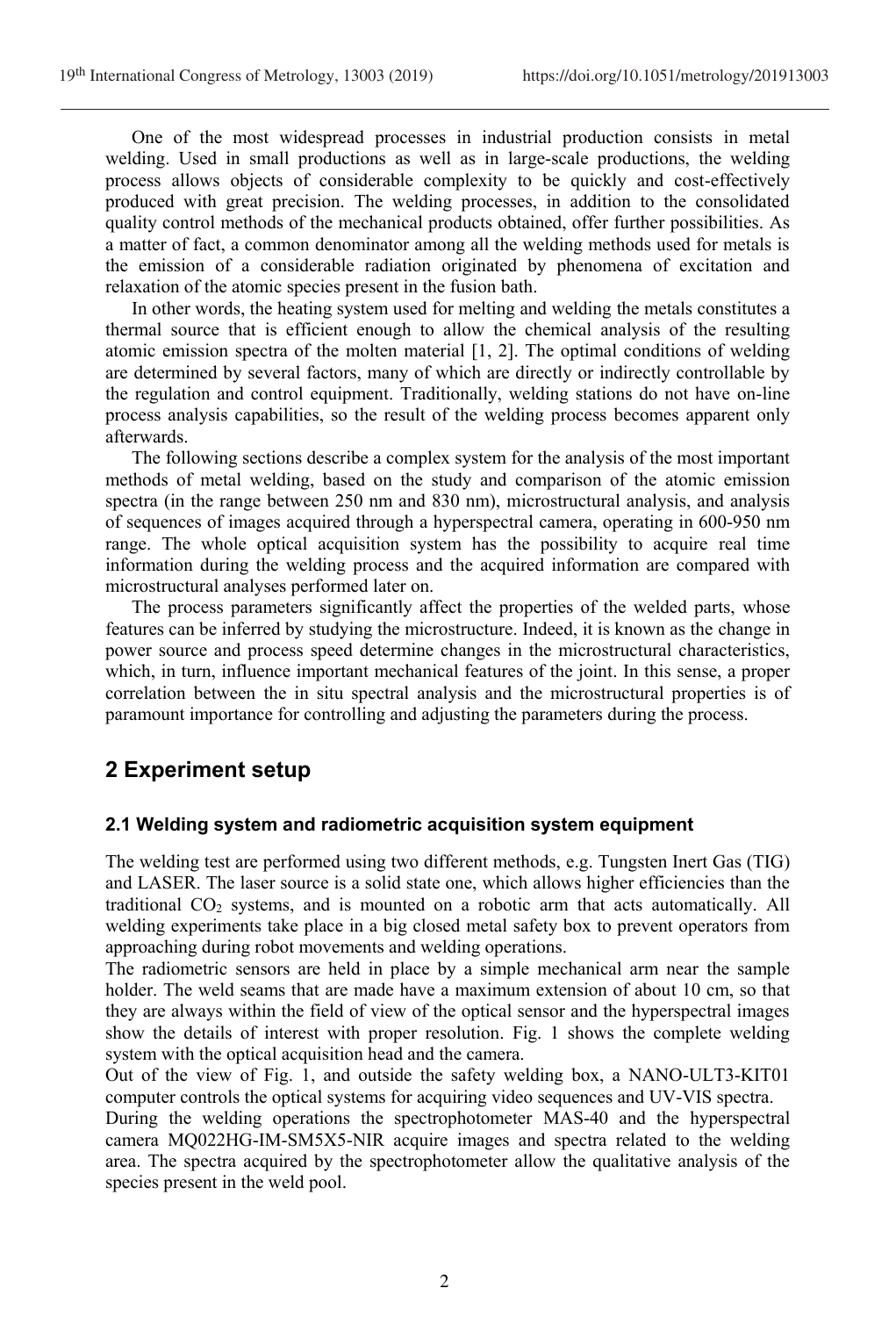

**Fig. 1.** Welding and radiometric equipment setup: A) sample holder with stainless steel samples; B) hyperspectral camera and spectrophotometer head; C) robotic arm; D) welding LASER head.

An example of a spectrum acquired during the welding of two stainless steel sheets is shown in Fig. 2.



**Fig.2.** Spectrum acquired during the welding of two AISI 316 steel sheets sample.

The spectrum covers the wavelength range 250-830 nm with a resolution of 2.5 nm. Some peculiar spectra lines of the materials contained in the stainless steel samples are evident between 500 nm and 700 nm. The strong intensity of the radiation produced by the molten metal leads the spectrophotometer close to saturation, in particular for the longer wavelength. Moreover, it is not possible to precisely associate the spectrum to a detail of the welding scene, it is rather a sort of average of the whole radiation falling into the field of view of the optical aperture of the instrument sensor head.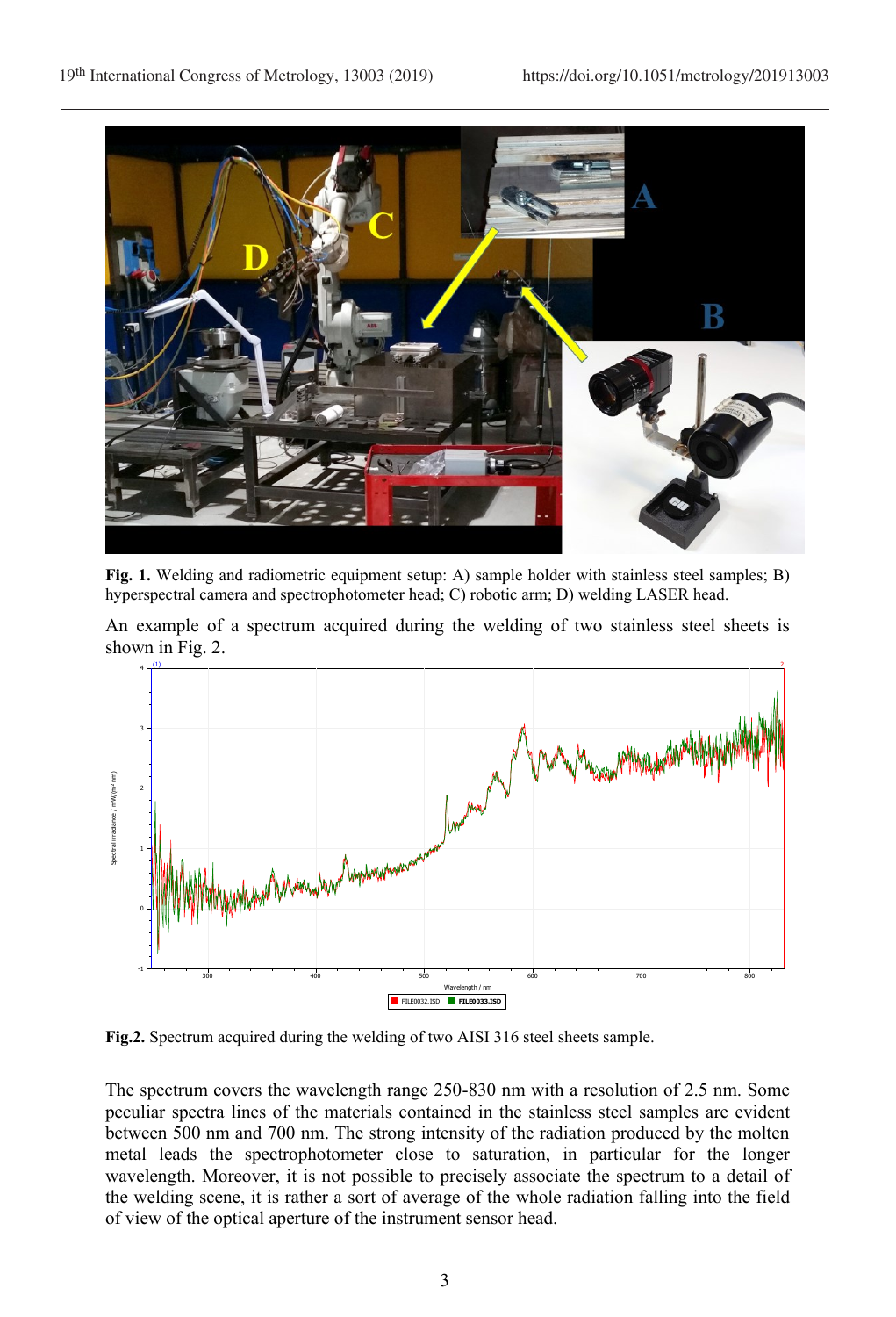Fig. 3A shows a hyperspectral image acquired by the camera in the same moment as the spectrum of Fig. 1 and Fig. 3B shows the spectra extracted from a set of selected pixels at the base of the steel melting bath. These pixels refer to different points of the welding area that are at different temperatures and carry different spectral information.



**Fig. 3.** a) Color reconstruction of the hyperspectral image of the welding plasma and well. The arrow highlights the pixels whose spectra are plotted in b) while the overall spectrum acquired through the spectroradiometer is shown in Fig. 2

However, the spectra extracted from the image are composed by 25 bands having a FWHM of 10 to 20 nm. Nevertheless, the entire welding process can be analysed in detail with hyperspectral technology, evaluating the spectrum of each pixel and comparing it with the micostructural analysis result performed after the completion of the welding phase.

#### **2.2 Material samples**

An austenitic stainless steel is selected for the welding test, named AISI 316. The elemental composition is shown in Table 1 (from supplier).

| $C\%$              | $Si\%$             | $Mn\%$             | $P\%$       | $S\%$ | $Cr\%$                            | $N\%$ | Ni%                                                                    | $Mo\%$     |  |
|--------------------|--------------------|--------------------|-------------|-------|-----------------------------------|-------|------------------------------------------------------------------------|------------|--|
| 0.07<br>$\pm 0.01$ | 1.00<br>$\pm 0.05$ | 2.00<br>$\pm 0.04$ | $\pm 0.005$ |       | $\pm 0.005$ $\pm 0.20$ $\pm 0.01$ |       | $0.045$ $0.030$ $16.5-18.5$ $0.11$ $10.0-13.0$ $2.0-2.5$<br>$\pm 0.15$ | $\pm 0.10$ |  |

**Table 1.** Chemical composition of AISI 316 (from supplier)

### **2.3 SEM analysis**

Brinell hardness is measured according to UNI EN ISO 6506-81 standard, applying a load of 187.5 kilograms for 30 seconds and then measuring the diameter of the resulting round impression. A Scanning Electron Microscope (SEM, Zeiss Evo 50 XVP with LaB6 source) is used for studying the samples morphology. The instrument is endowed with detectors for secondary and backscattered electrons collection, and with Energy Dispersion Spectroscopy analyser for the detection of material elements. All the samples were observed in high vacuum mode. SEM analysis is performed both on the welded area and around it.

## **3 Preliminary measurement results**

The AISI sample welded using TIG is shown in Figure 4.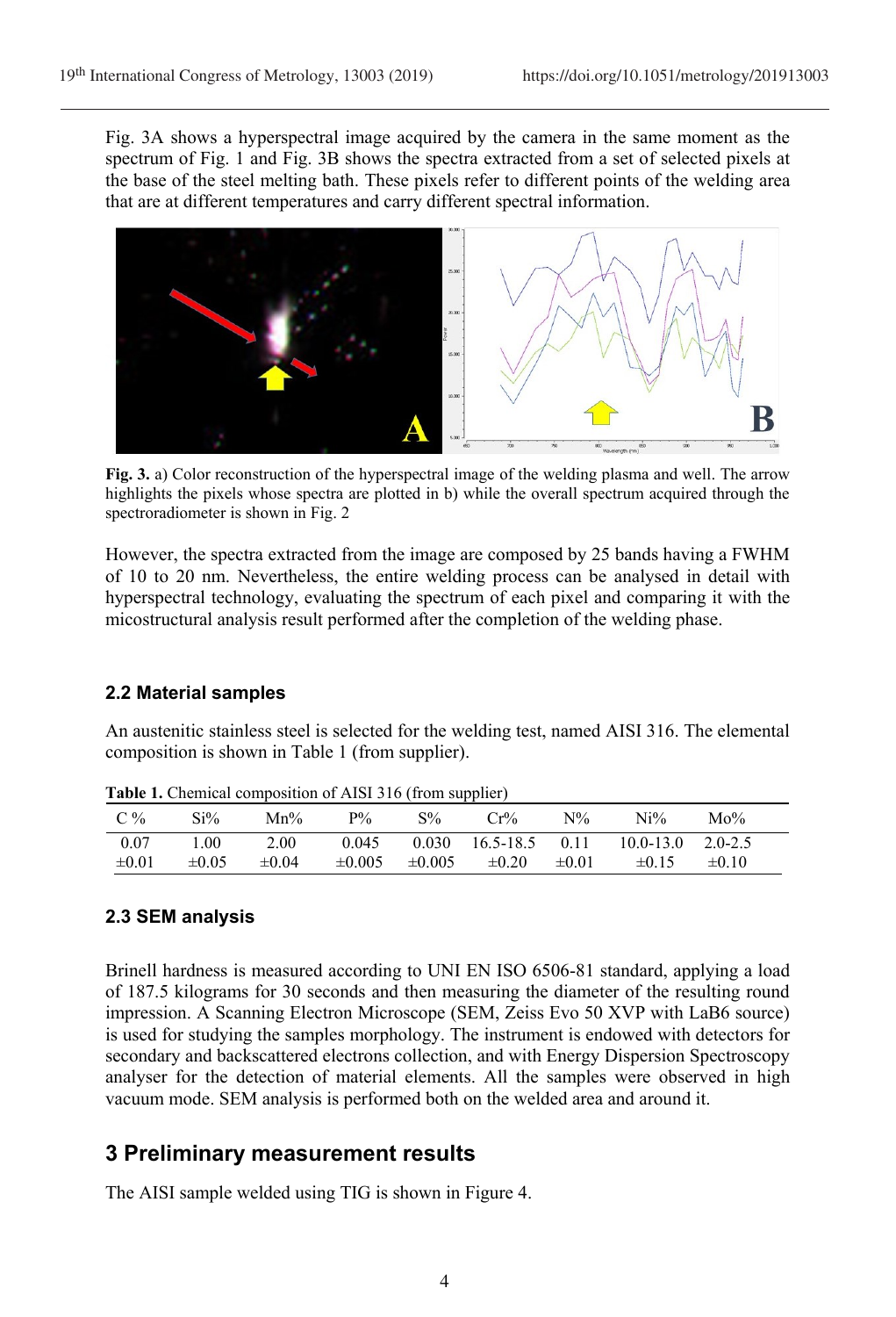

**Fig.4.** AISI sample welded by TIG



**Fig.5**. SEM analysis of the welded and external part of AISI 316 sample.

The mean value of the Brinell hardness of the welded area is similar to that of the external part, around 154 HB, lower than the nominal one, that is about 215 HB. As for the morphology, some micrographies are presented in Fig. 5.

The central part of Fig. 5 shows a low magnification micrograph, while the surrounding images are high magnification micrographs collected in the area marked by the corresponding arrows. A high variety of microstructures can be observed, both inside the welded area, that underwent a remelting as a consequence of the TIG process, and in its proximity. Such diversity is probably related to the thermal differences along and around the welded area, causing remelting and quick recrystallisation, together with oxidation